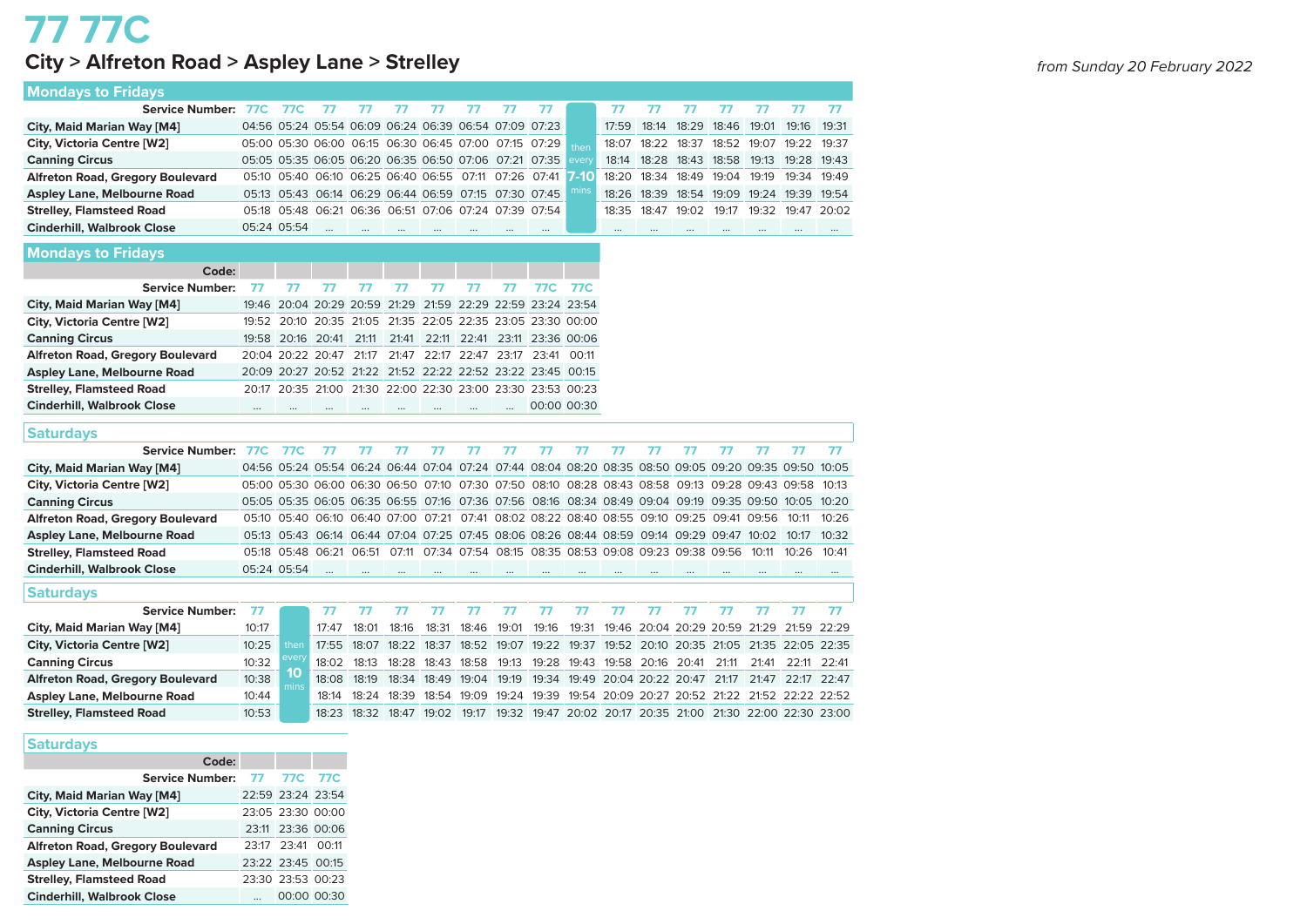## **77 77C City > Alfreton Road > Aspley Lane > Strelley**

| from Sunday 20 February 2022 |  |
|------------------------------|--|
|------------------------------|--|

| <b>Sundays and Bank Holiday Mondays</b> |             |                                     |          |       |                                     |       |          |    |    |          |       |                    |       |                   |             |             |
|-----------------------------------------|-------------|-------------------------------------|----------|-------|-------------------------------------|-------|----------|----|----|----------|-------|--------------------|-------|-------------------|-------------|-------------|
| Service Number:                         | 77C         | 77C                                 |          |       |                                     |       |          |    |    |          |       |                    |       |                   |             |             |
| City, Maid Marian Way [M4]              |             |                                     |          |       | 06:24 07:24 08:24 08:59 09:29 09:52 |       | 07       | 22 | 37 | 52       |       | 17.37              | 17:59 | 18:29 18:59 19:29 |             |             |
| City, Victoria Centre [W2]              |             |                                     |          |       | 06:30 07:30 08:30 09:05 09:35 09:58 | then  | 13       | 28 | 43 | 58       |       | 17.43              | 18:05 | 18:35             | 19:05 19:35 |             |
| <b>Canning Circus</b>                   |             | 06:35 07:35 08:36 09:11 09:41 10:04 |          |       |                                     | every | 19       | 34 | 49 | 04       | until | 17:49              | 18:11 | 18:41             | 19:11       | 19.41       |
| <b>Alfreton Road, Gregory Boulevard</b> |             | 06:40 07:40 08:41 09:16 09:46 10:09 |          |       |                                     | 15    | 24       | 39 | 54 | 09       |       | 17:54              | 18:17 | 18:47             | 19:17       | 19.47       |
| <b>Aspley Lane, Melbourne Road</b>      |             | 06:43 07:43 08:46 09:21 09:51       |          |       | 10.14                               | mins  | 29       | 44 | 59 | 14       |       | 17:59              | 18:22 | 18:52 19:22 19:52 |             |             |
| <b>Strelley, Flamsteed Road</b>         |             | 06:48 07:48 08:55 09:30             |          | 10:00 | 10:23                               |       | 38       | 53 | 08 | 23       |       | 18 <sup>.</sup> 08 | 18:30 | 19:00             |             | 19:30 20:00 |
| <b>Cinderhill, Walbrook Close</b>       | 06:54 07:54 |                                     | $\cdots$ |       |                                     |       | $\cdots$ |    |    | $\cdots$ |       |                    |       |                   | $\cdots$    |             |

### **Sundays and Bank Holiday Mondays**

| Service Number: 77                      |          | - 77 - 77                                 |              |  | 77C   |
|-----------------------------------------|----------|-------------------------------------------|--------------|--|-------|
| City, Maid Marian Way [M4]              |          | 19:59 20:29 20:59 21:29 21:59 22:29 22:54 |              |  |       |
| City, Victoria Centre [W2]              |          | 20:05 20:35 21:05 21:35 22:05 22:35 23:00 |              |  |       |
| <b>Canning Circus</b>                   |          | 20:11 20:41 21:11 21:41 22:11 22:41 23:06 |              |  |       |
| <b>Alfreton Road, Gregory Boulevard</b> |          | 20:17 20:47 21:17 21:47 22:17 22:47 23:11 |              |  |       |
| <b>Aspley Lane, Melbourne Road</b>      |          | 20:22 20:52 21:22 21:52 22:22 22:52 23:15 |              |  |       |
| <b>Strelley, Flamsteed Road</b>         |          | 20:30 21:00 21:30 22:00 22:30 23:00 23:23 |              |  |       |
| <b>Cinderhill, Walbrook Close</b>       | $\cdots$ |                                           | <br>$\cdots$ |  | 23.30 |

# Your mobile is your ticket to ride

**Pay the easier way with the NCTX Buses app. Available from Google Play or the App Store.**



**mobile** *Easyrider Mobile. The smarter way to pay. Download the NCTX Buses app now.*

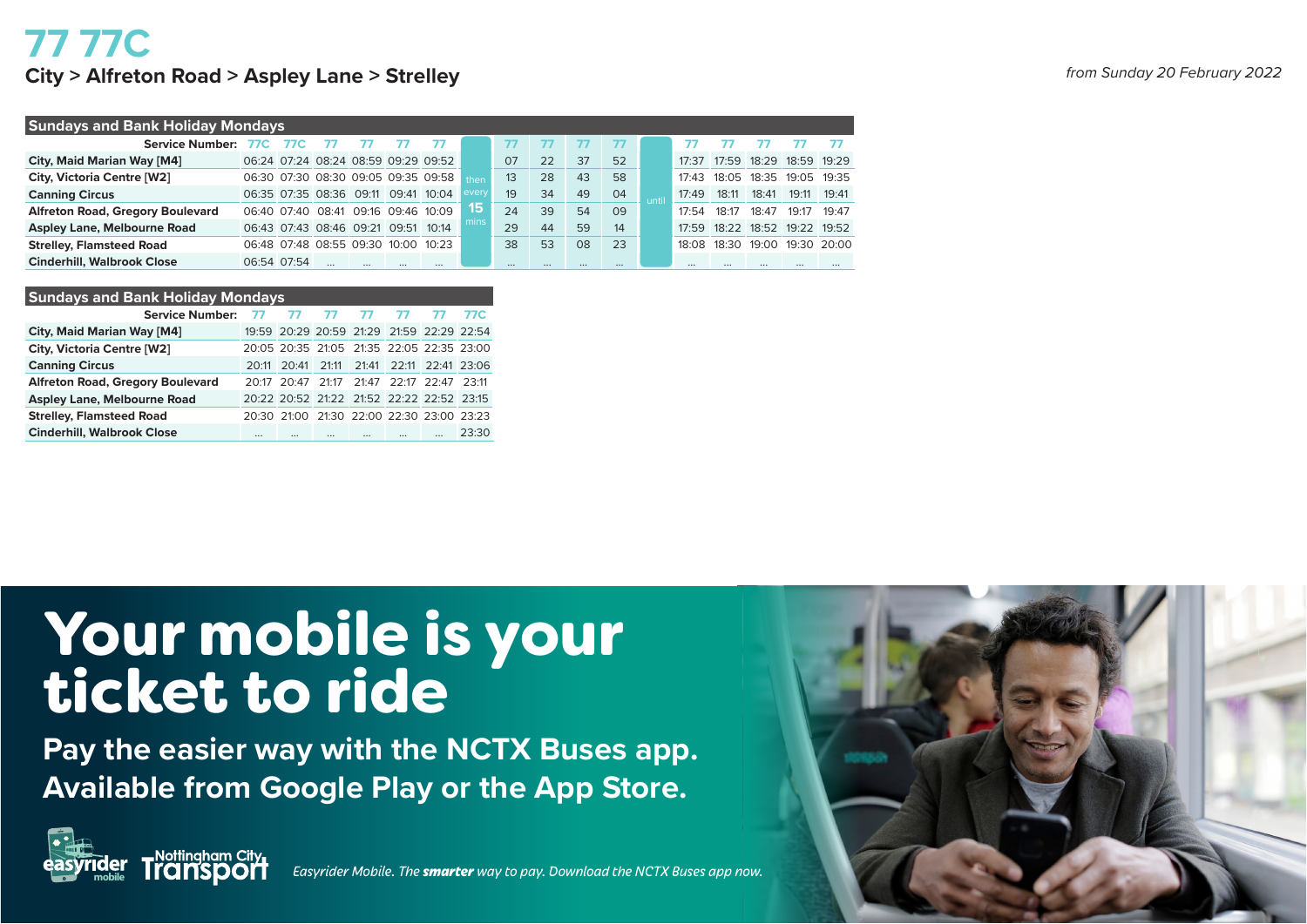## **77 77C Strelley > Aspley Lane > Alfreton Road > City** *from Sunday 20 February 2022*

|  | from Sunday 20 February 2022 |  |
|--|------------------------------|--|
|--|------------------------------|--|

|  |  |  | <b>Mondays to Fridays</b> |
|--|--|--|---------------------------|
|--|--|--|---------------------------|

| <b>Cinderhill, Walbrook Close</b>       | 04:55 05:25 05:40 05:55 06:10                        |  |  |                                                 |                                                       |      | $\cdots$                                        |       |       |       |                                                 |       |             |             |
|-----------------------------------------|------------------------------------------------------|--|--|-------------------------------------------------|-------------------------------------------------------|------|-------------------------------------------------|-------|-------|-------|-------------------------------------------------|-------|-------------|-------------|
| <b>Strelley, Flamsteed Road</b>         | 05:02 05:32 05:47 06:02 06:17 06:30 06:45 06:59 then |  |  |                                                 |                                                       |      | 17:22 17:34 17:49 18:04 18:24 18:39 18:54 19:09 |       |       |       |                                                 |       |             |             |
| <b>Aspley Lane, Melbourne Road</b>      |                                                      |  |  |                                                 | 05:09 05:39 05:54 06:09 06:24 06:38 06:53 07:07 every |      | 17:30 17:42 17:57                               |       |       |       | 18:12  18:31  18:46  19:01  19:16               |       |             |             |
| <b>Alfreton Road, Gregory Boulevard</b> |                                                      |  |  |                                                 | 05:14 05:44 05:59 06:14 06:29 06:44 06:59 07:13 7-10  |      |                                                 |       |       |       | 17:36 17:48 18:03 18:18 18:36 18:51 19:06 19:21 |       |             |             |
| <b>Canning Circus</b>                   |                                                      |  |  | 05:19 05:49 06:04 06:19 06:34 06:49 07:04 07:18 |                                                       | mins |                                                 |       |       |       | 17:42 17:54 18:09 18:24 18:41 18:56             |       |             | 19:11 19:26 |
| City, Maid Marian Way, Stop M4          |                                                      |  |  |                                                 | 05:24 05:54 06:09 06:24 06:39 06:54 07:09 07:23       |      | 17.47                                           | 17:59 | 18:14 | 18:29 | 18:46                                           | 19:01 | 19:16 19:31 |             |
| <b>City, Victoria Centre, Stand W2</b>  |                                                      |  |  |                                                 | 05:28 06:00 06:15 06:30 06:45 07:00 07:15 07:29       |      | 17:55 18:07                                     |       | 18:20 |       | 18:35 18:52 19:07                               |       | 19:22 19:37 |             |

### **Mondays to Fridays**

| Service Number: 77                      |          |          | דד דד דד דד דד                                              |          |          | - 77     |          |          |  |
|-----------------------------------------|----------|----------|-------------------------------------------------------------|----------|----------|----------|----------|----------|--|
| <b>Cinderhill, Walbrook Close</b>       | $\cdots$ | $\cdots$ | $\cdots$                                                    | $\cdots$ | $\cdots$ | $\cdots$ | $\cdots$ | $\cdots$ |  |
| <b>Strelley, Flamsteed Road</b>         |          |          | 19:24 19:42 20:07 20:37 21:07 21:37 22:07 22:37 23:02 23:32 |          |          |          |          |          |  |
| Aspley Lane, Melbourne Road             |          |          | 19:31 19:49 20:14 20:44 21:14 21:44 22:14 22:44 23:09 23:39 |          |          |          |          |          |  |
| <b>Alfreton Road, Gregory Boulevard</b> |          |          | 19:36 19:54 20:19 20:49 21:19 21:49 22:19 22:49 23:14 23:44 |          |          |          |          |          |  |
| <b>Canning Circus</b>                   |          |          | 19:41 19:59 20:24 20:54 21:24 21:54 22:24 22:54 23:19 23:49 |          |          |          |          |          |  |
| City, Maid Marian Way, Stop M4          |          |          | 19:46 20:04 20:29 20:59 21:29 21:59 22:29 22:59 23:24 23:54 |          |          |          |          |          |  |
| <b>City, Victoria Centre, Stand W2</b>  |          |          | 19:52 20:10 20:35 21:05 21:35 22:05 22:35 23:05 23:30 00:00 |          |          |          |          |          |  |

| <b>Saturdays</b>                        |       |                   |                                                                                           |       |             |       |                                                       |       |          |       |             |                         |       |          |                                                                         |             |                               |       |
|-----------------------------------------|-------|-------------------|-------------------------------------------------------------------------------------------|-------|-------------|-------|-------------------------------------------------------|-------|----------|-------|-------------|-------------------------|-------|----------|-------------------------------------------------------------------------|-------------|-------------------------------|-------|
| <b>Service Number:</b>                  | 77C   | 77C               | 77C                                                                                       | 77    | 77          | 77    | 77                                                    | 77    | 77       | 77    |             | 77                      | 77    | 77       | 77                                                                      | 77          | 77                            |       |
| <b>Cinderhill, Walbrook Close</b>       |       | 04:55 05:25 05:55 |                                                                                           |       |             |       |                                                       |       | $\cdots$ |       |             |                         |       | $\cdots$ |                                                                         |             | $\cdots$                      |       |
| <b>Strelley, Flamsteed Road</b>         |       |                   | 05:02 05:32 06:02 06:22                                                                   |       | 06:40 07:00 |       | 07:20                                                 | 07:39 | 07:55    | 08:10 | 08:25       | 08:40 08:55             |       | 09:10    | 09:25                                                                   | 09:40 09:52 |                               | then  |
| <b>Aspley Lane, Melbourne Road</b>      |       |                   | 05:09 05:39 06:09 06:29                                                                   |       |             |       | 06:48 07:08 07:28 07:47 08:03 08:18 08:33 08:48 09:03 |       |          |       |             |                         |       | 09:18    | 09:33 09:48 10:00                                                       |             |                               | every |
| <b>Alfreton Road, Gregory Boulevard</b> | 05:14 | $05.44$ $06.14$   |                                                                                           | 06:34 | 06:54 07:14 |       |                                                       |       |          |       |             |                         |       |          | 07:34 07:53 08:09 08:24 08:39 08:54 09:09 09:24 09:39 09:54 10:06       |             |                               | 10    |
| <b>Canning Circus</b>                   |       | 05:19 05:49 06:19 |                                                                                           | 06:39 | 06:59 07:19 |       |                                                       |       |          |       |             |                         |       |          | 07:39 07:59 08:15 08:30 08:45 09:00 09:15 09:30 09:45 10:00 10:12       |             |                               | mins  |
| City, Maid Marian Way, Stop M4          |       |                   | 05:24 05:54 06:24 06:44                                                                   |       |             |       |                                                       |       |          |       |             |                         |       |          | 07:04 07:24 07:44 08:04 08:20 08:35 08:50 09:05 09:20 09:35 09:50 10:05 |             | 10.17                         |       |
| <b>City, Victoria Centre, Stand W2</b>  |       |                   | 05:28 06:00 06:30 06:50 07:10 07:30 07:50 08:10 08:28 08:43 08:58 09:13 09:28 09:43 09:58 |       |             |       |                                                       |       |          |       |             |                         |       |          |                                                                         | 10:13       | 10:25                         |       |
|                                         |       |                   |                                                                                           |       |             |       |                                                       |       |          |       |             |                         |       |          |                                                                         |             |                               |       |
| Saturdays                               |       |                   |                                                                                           |       |             |       |                                                       |       |          |       |             |                         |       |          |                                                                         |             |                               |       |
| <b>Service Number:</b>                  | 77    | 77                | 77                                                                                        | 77    | 77          | 77    | 77                                                    | 77    | 77       | 77    | 77          | 77                      | 77    | 77       | 77                                                                      | 77          |                               | 77    |
| <b>Strelley, Flamsteed Road</b>         | 17:22 | 17:36             | 17:51                                                                                     | 18:06 | 18:24       | 18:39 | 18:54                                                 | 19:09 | 19:24    |       | 19:42 20:07 | 20:37                   | 21:07 | 21:37    |                                                                         |             | 22:07 22:37 23:02 23:32       |       |
| Aspley Lane, Melbourne Road             | 17:30 | 17.44             | 17:59                                                                                     | 18:14 | 18:31       | 18:46 | 19:01                                                 | 19:16 | 19:31    | 19:49 | 20:14       | 20:44                   | 21:14 | 21:44    |                                                                         |             | 22:14 22:44 23:09 23:39       |       |
| <b>Alfreton Road, Gregory Boulevard</b> | 17.36 | 17.50             | 18:05                                                                                     | 18:20 | 18:36       | 18:51 | 19:06                                                 | 19:21 | 19:36    | 19:54 |             | 20:19 20:49             | 21:19 | 21:49    | $22.19$ $22.49$                                                         |             | 23.14 23.44                   |       |
| <b>Canning Circus</b>                   | 17:42 | 17:56             | 18:11                                                                                     | 18:26 | 18:41       | 18:56 | 19:11                                                 | 19:26 | 19:41    | 19:59 |             | 20:24 20:54 21:24       |       | 21:54    | 22:24 22:54                                                             |             | 23:19                         | 23.49 |
| City, Maid Marian Way, Stop M4          | 17:47 | 18:01             | 18:16                                                                                     | 18:31 | 18:46       | 19:01 | 19:16                                                 | 19:31 | 19:46    |       |             | 20:04 20:29 20:59 21:29 |       | 21:59    |                                                                         |             | 22:29 22:59 23:24 23:54       |       |
| City, Victoria Centre, Stand W2         | 17.55 | 18:07             | 18:22                                                                                     | 18:37 | 18:52       | 19:07 | 19:22                                                 | 19:37 | 19:52    | 20:10 | 20:35       | 21:05                   | 21:35 |          |                                                                         |             | 22:05 22:35 23:05 23:30 00:00 |       |
|                                         |       |                   |                                                                                           |       |             |       |                                                       |       |          |       |             |                         |       |          |                                                                         |             |                               |       |